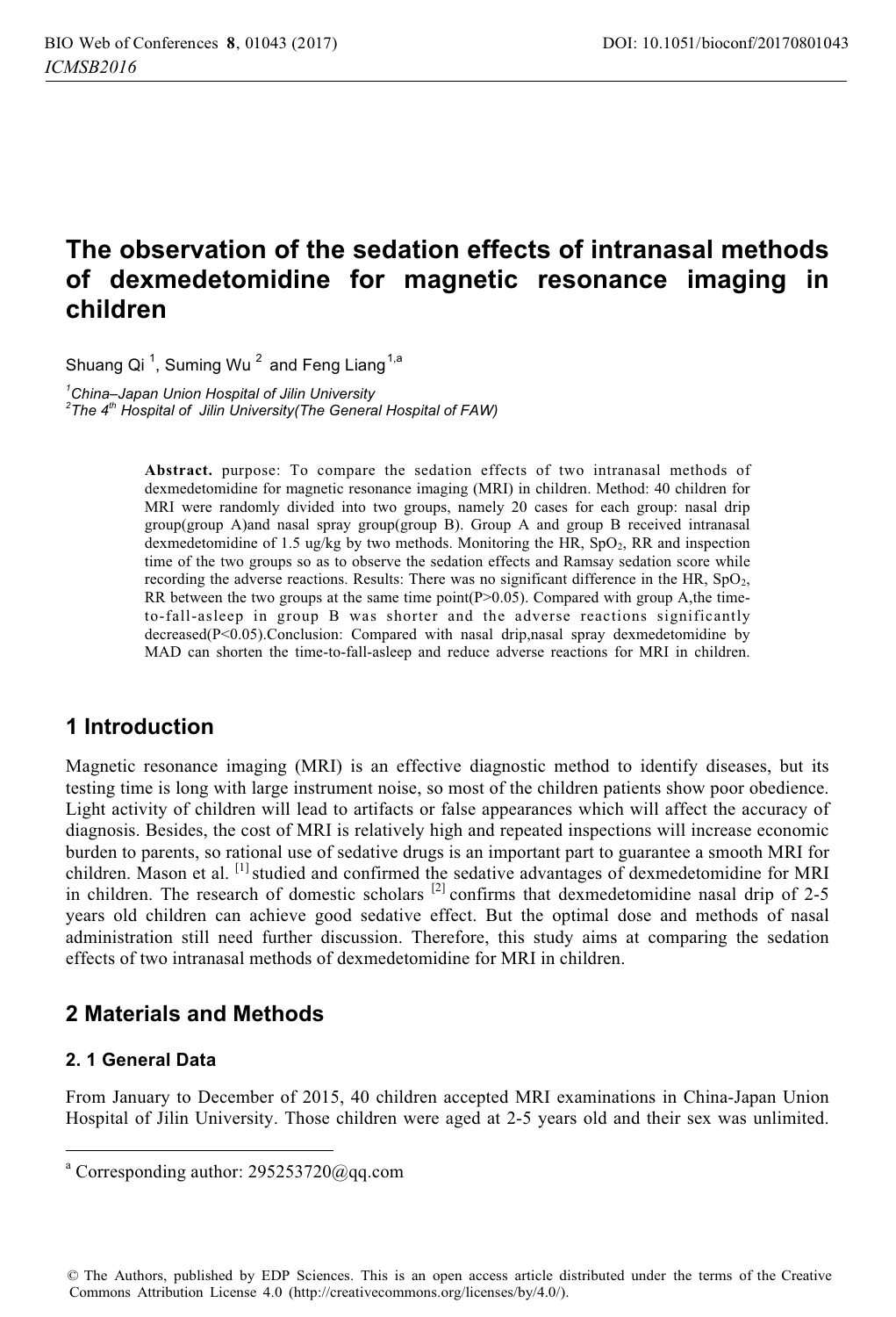Their BMI is 17.0 to 24.0  $\text{kg/m}^2$ , classified as grade I to II by ASA. There was no abnormality with their nasal cavity structure and no damage to their nasal mucosa. The children had no sedation taboos, allergic history of dexmedetomidine or respiratory and circulatory system diseases. They were randomly divided into the group of dexmedetomidine administration by nasal drip (group A) and group of dexmedetomidine administration by nasal spray (group B).

#### **2. 2 The Administration Methods**

The two groups of children patients got fasted routinely before medication. They were placed at the supine position. Extracting 1 ml dexmedetomidine (the batch number: 15051332; Jiangsu Hengrui Pharmaceutical Co., Ltd; the concentration is 100 ug /ml) and administrating the dose of 1.5ug/kg by their parents to the nasal cavity of children at the presence of anesthesiologists. Group A used 1ml syringes without needles for nasal inhalation; group B used MAD (model: MADl00, Wolfe Tory Pharmaceutical Co., Ltd.) for nasal spray. Parents administrated to both left and right nostrils alternately with equal drug. Observing the children patients' reactions until they fell asleep and then making positioning scanning. Keeping monitoring their HR,  $SpO<sub>2</sub>$  and RR after medication.

#### **2. 3 Observation Index**

Observing the cooperative degree of the two groups of children during medication. Using Ramsay grading method to measure the sedation effects.1point: restlessness; 2 points: cooperating quietly; 3 points: having responses to commands; 4 points: drowsiness with sensitive reactions to loud acoustic stimulation; 5 points: drowsiness with slow reactions to loud acoustic stimulation; 6 points: drowsiness without any response. 2-5 points is moderate sedation. Recording the fall-asleep time of both groups of children (administrating drugs to the time graded by 2-5 points according to Ramsay). Comparing the HR, SpO<sub>2</sub> and RR before medication( $t_0$ ) and 20 min after medication ( $t_1$ ). Recording the incidence of crying, bucking, respiratory depression (SpO<sub>2</sub> < 90% is regarded as existing respiratory depression), nausea and vomiting and other adverse reactions.

#### **2.4 Statistical Treatment**

SPSS 13.0 statistical software is adopted for data analysis. The enumeration data is tested by  $\chi^2$ . The measurement data is expressed by mean standard deviation ( $\bar{X} \pm S$ ). The intra-group comparison is tested by matching t; intra-group comparison is analyzed by one-way variance,  $P < 0.05$  meaning significant differences.

### **3 Results**

The general data and inspection time of the two groups of children patients had no statistical differences (P > 0.05), as shown in table 1. The HR, RR and  $SpO<sub>2</sub>$  before and after medication had no statistical differences ( $P > 0.05$ ), as shown in table 2. Compared with group A, the fall-asleep time of children of group B is shortened and the occurrence of crying and bucking is reduced ( $P < 0.05$ ), are shown in table 3.

**Table 1** The comparison of general data and inspection time of the two groups of children patients

| Groups  | Case<br>Number | Male/Female | Age             | BMI              | Inspection Time   |
|---------|----------------|-------------|-----------------|------------------|-------------------|
| Group A | 20             | 1/9         | $3.52 \pm 1.46$ | $20.51 \pm 3.42$ | $30.52 \pm 10.27$ |
| Group B | 20             | 10/10       | $3.46 \pm 1.54$ | $21.27\pm3.64$   | $31.46 \pm 9.87$  |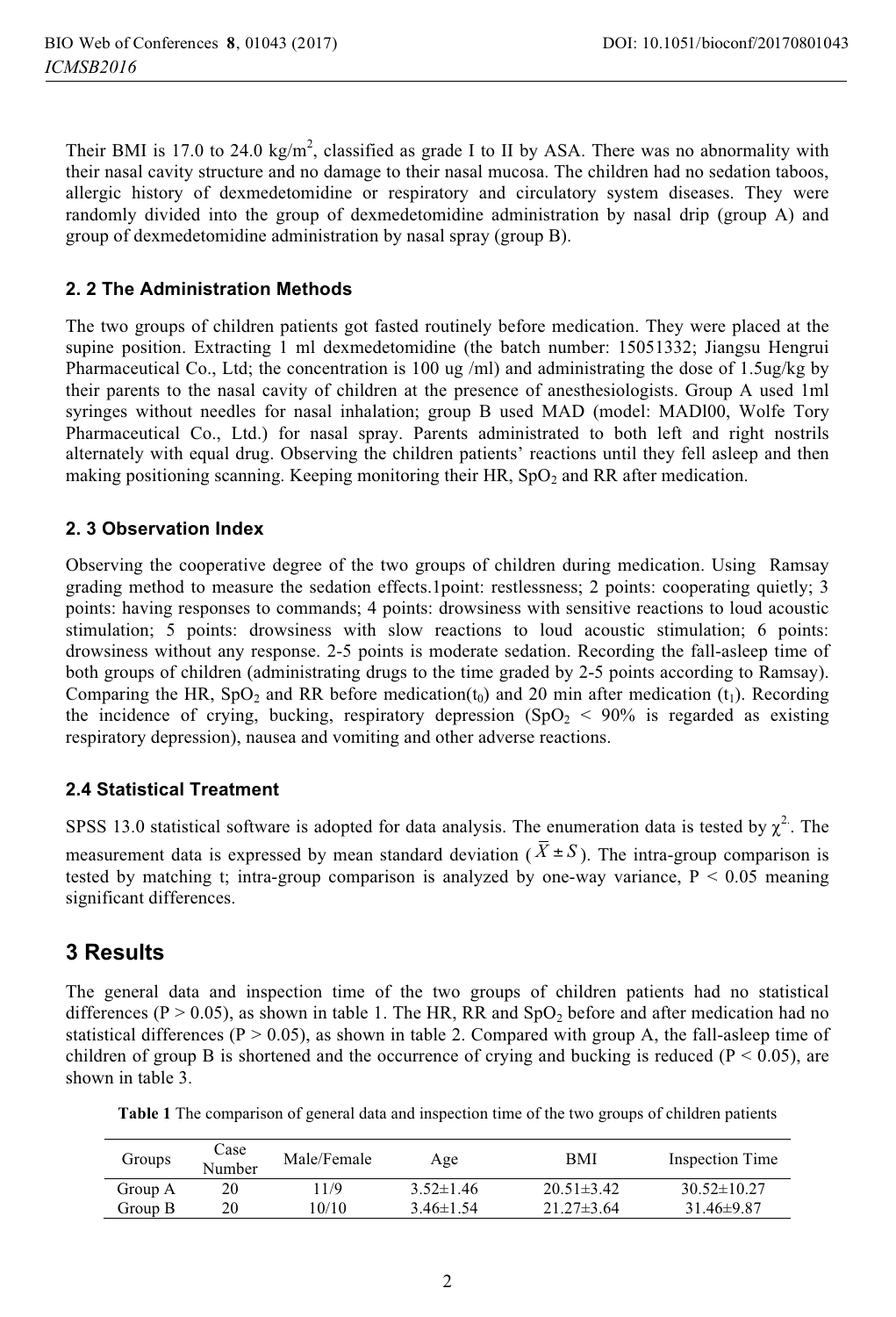| Items            | Groups  | Before Medication $(t_0)$ | After Medication $(t_1)$ |
|------------------|---------|---------------------------|--------------------------|
| <b>HR</b>        | Group A | $123.32\pm 6.46$          | $120.43\pm 6.23$         |
| $(\text{min})$   | Group B | $121.18\pm 6.56$          | $116.39\pm4.06$          |
| <b>RR</b>        | Group A | $24.12 \pm 1.13$          | $23.67 \pm 0.92$         |
| $(\text{min})$   | Group B | $23.82 \pm 0.97$          | $22.12 \pm 1.10$         |
| SpO <sub>2</sub> | Group A | $99.23 \pm 0.38$          | $99.07 \pm 0.65$         |
| $(\%)$           | Group B | $99.11 \pm 0.47$          | $98.32 \pm 0.46$         |

**Table 2** The comparison of the HR, RR and SpO<sub>2</sub> before and after medication of the two groups of children patients( $\overline{X} \pm S$ , n=20)

**Table 3** The comparison of fall-asleep time and adverse reactions of the two groups of children patients  $(\bar{X} + S \cdot n = 20)$ 

| Groups     | Fall-asleep-<br>Time        |        | <b>Adverse Reaction</b> |                           |                     |  |
|------------|-----------------------------|--------|-------------------------|---------------------------|---------------------|--|
|            | (s)                         | Crying | Bucking                 | Respiratory<br>Depression | Nausea and Vomiting |  |
| Group<br>A | $18.4 \pm 3.8$              |        |                         |                           |                     |  |
| Group<br>В | $14.3 \pm 4.1$ <sup>*</sup> | 1۵     | $1^{\#}$                | - -                       | 0                   |  |

Compared with group  $A, P^* \triangle^{\#} < 0.05$ 

### **4 Discussion**

In order to obtain a satisfying image during MRI, effective measures are usually taken on incoordinate children to make sure they are quiet in the process of scanning. As it only requires stopping movements with low analgesia, so moderate sedation, namely conscious sedation, is mainly adopted. The medication method of out-patient examination for children is mainly orally taking or enema<sup>[3-4]</sup>, but due to the drug taste, operating techniques and the fear of a strange environment, orally taking or enema easily leads to crying and restlessness of children patients, so reasonable and comfortable way of medication is an important link for the sedation of children.

Administering drugs by the intranasal route is a simple and convenient way commonly used on children. It can be done by the most familiar people of children, so it is easier for children to accept. Besides, this method can also reflect the development trend of comfort and humanized medical science. Dexmedetomidine is a new-type, efficient and high-selectivity  $a_2$  adrenoceptor agonist. Compared with other sedative drugs, it takes a quicker effect with no respiratory depression and has mild effect of analgesia. In addition, it is colorless and tasteless without any mucosa stimulation. Its concentration is higher in unit dose. Therefore, it is more suitable for nasal route<sup>[5]</sup>. The study finds that , the vital signs of the two groups of children is stable and they are calm moderately without adverse reactions such as respiratory depression, nausea, vomiting and restlessness if administrating dexmedetomidine through transnasal method.

Different with common syringe intranasal methods, MAD can make the drug liquid evenly disperse into tiny droplets and then they will adsorb on the nasal mucosa, which strengthens the absorption concentration of drugs to the utmost extent.The result of this study confirms that administering dexmedetomidine to nasal cavity by MAD can effectively shorten the fall-asleep time of children patients in comparison with ordinary nasal inhalation conducted by ordinary syringes.When dripping nose with ordinary syringes, children patients are easily to have adverse reactions such as bucking and crying<sup>[6]</sup>. The results of the study also verifies that administering dexmedetomidine to nasal cavity by MAD can effectively reduce the incidence of adverse reactions. Thus, children patients will feel more comfortable during sedation.